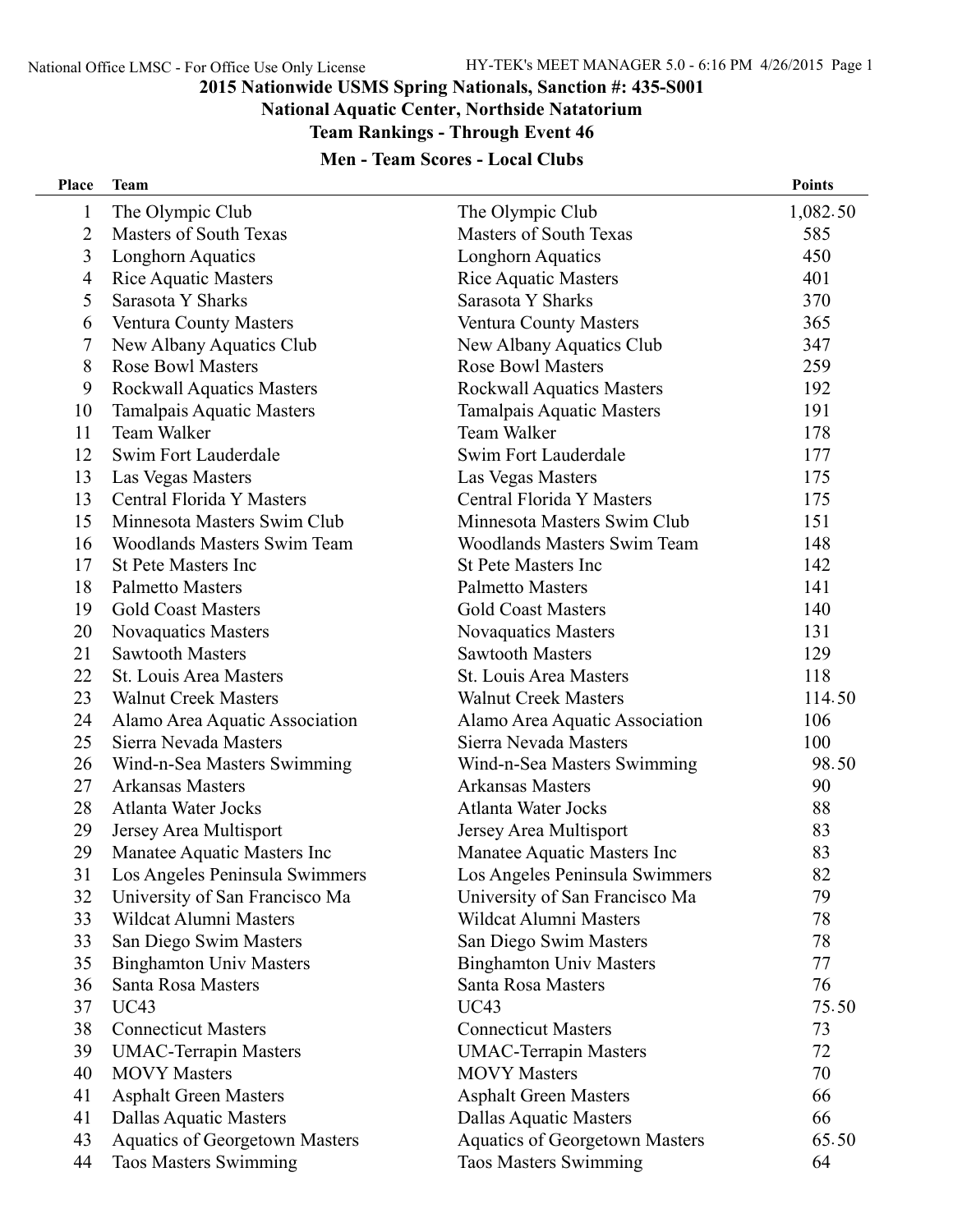# **National Aquatic Center, Northside Natatorium**

**Team Rankings - Through Event 46**

| <b>Men - Team Scores - Local Clubs</b> |  |  |  |  |  |
|----------------------------------------|--|--|--|--|--|
|----------------------------------------|--|--|--|--|--|

| Place | <b>Team</b>                          |                                      | <b>Points</b> |
|-------|--------------------------------------|--------------------------------------|---------------|
| 44    | City of Plano Swimmers Wetcats       | City of Plano Swimmers Wetcats       | 64            |
| 46    | <b>WHAC Masters</b>                  | <b>WHAC Masters</b>                  | 60            |
| 47    | Nitro Swimming                       | Nitro Swimming                       | 57            |
| 47    | Maine Masters Swim Club              | Maine Masters Swim Club              | 57            |
| 49    | Tennessee Aquatics Masters Swi       | Tennessee Aquatics Masters Swi       | 55            |
| 50    | New York Athletic Club               | New York Athletic Club               | 53            |
| 50    | UC36                                 | <b>UC36</b>                          | 53            |
| 50    | Santa Cruz Masters Aquatics          | Santa Cruz Masters Aquatics          | 53            |
| 53    | AquaXtreme                           | AquaXtreme                           | 49            |
| 54    | Oklahoma Masters Swim Club           | Oklahoma Masters Swim Club           | 48            |
| 55    | <b>Wellness Masters Swim Club</b>    | <b>Wellness Masters Swim Club</b>    | 46            |
| 56    | <b>Charger Aquatics Masters</b>      | <b>Charger Aquatics Masters</b>      | 44            |
| 57    | Conejo Valley Multisport Maste       | Conejo Valley Multisport Maste       | 43            |
| 58    | <b>South Davis Masters</b>           | <b>South Davis Masters</b>           | 40            |
| 59    | Elgin Blue Wave Swim Team            | Elgin Blue Wave Swim Team            | 38            |
| 60    | Phoenix Swim Club                    | Phoenix Swim Club                    | 37            |
| 61    | <b>Chico Masters Swimming</b>        | <b>Chico Masters Swimming</b>        | 36            |
| 61    | Drew Masters Swimming                | <b>Drew Masters Swimming</b>         | 36            |
| 61    | Fort Worth Area Swim Team            | Fort Worth Area Swim Team            | 36            |
| 61    | Trillium Y Masters Swim Club         | Trillium Y Masters Swim Club         | 36            |
| 65    | Davis Aquatic Masters                | Davis Aquatic Masters                | 35            |
| 66    | <b>Hopkins Masters Swimming</b>      | <b>Hopkins Masters Swimming</b>      | 34.50         |
| 67    | <b>UC06</b>                          | UC <sub>06</sub>                     | 34            |
| 67    | UC33                                 | UC33                                 | 34            |
| 69    | Pipeline Swimming                    | Pipeline Swimming                    | 33            |
| 69    | Team New York Aquatics               | <b>Team New York Aquatics</b>        | 33            |
| 71    | Tulsa Masters Swim Club              | Tulsa Masters Swim Club              | 32            |
| 71    | Eagle Swim Team Masters              | Eagle Swim Team Masters              | 32            |
| 71    | Oahu Club Masters Team               | Oahu Club Masters Team               | 32            |
| 74    | <b>Houston Cougar Masters</b>        | <b>Houston Cougar Masters</b>        | 31            |
| 74    | <b>UCLA Bruin Masters</b>            | <b>UCLA Bruin Masters</b>            | 31            |
| 76    | UC25                                 | UC25                                 | 30            |
| 77    | <b>MATCH POINT NYC MASTERS</b>       | <b>MATCH POINT NYC MASTERS</b>       | 29            |
| 78    | <b>Garden State Masters</b>          | <b>Garden State Masters</b>          | 28            |
| 79    | Vanderbilt Swim Club                 | Vanderbilt Swim Club                 | 27.50         |
| 80    | <b>First Colony Masters Swimming</b> | <b>First Colony Masters Swimming</b> | 27            |
| 81    | O*H*I*O Masters Swim Club            | O*H*I*O Masters Swim Club            | 26            |
| 81    | Rolling Hills Mud Sharks             | Rolling Hills Mud Sharks             | 26            |
| 83    | Royal Swim Team                      | Royal Swim Team                      | 25            |
| 83    | <b>Kroc Masters</b>                  | <b>Kroc Masters</b>                  | 25            |
| 85    | Team Ridglea                         | Team Ridglea                         | 24            |
| 85    | Dakota Masters                       | Dakota Masters                       | 24            |
| 87    | Decorah Masters Swim Team            | Decorah Masters Swim Team            | 23.50         |
| 88    | UC21                                 | UC21                                 | 23            |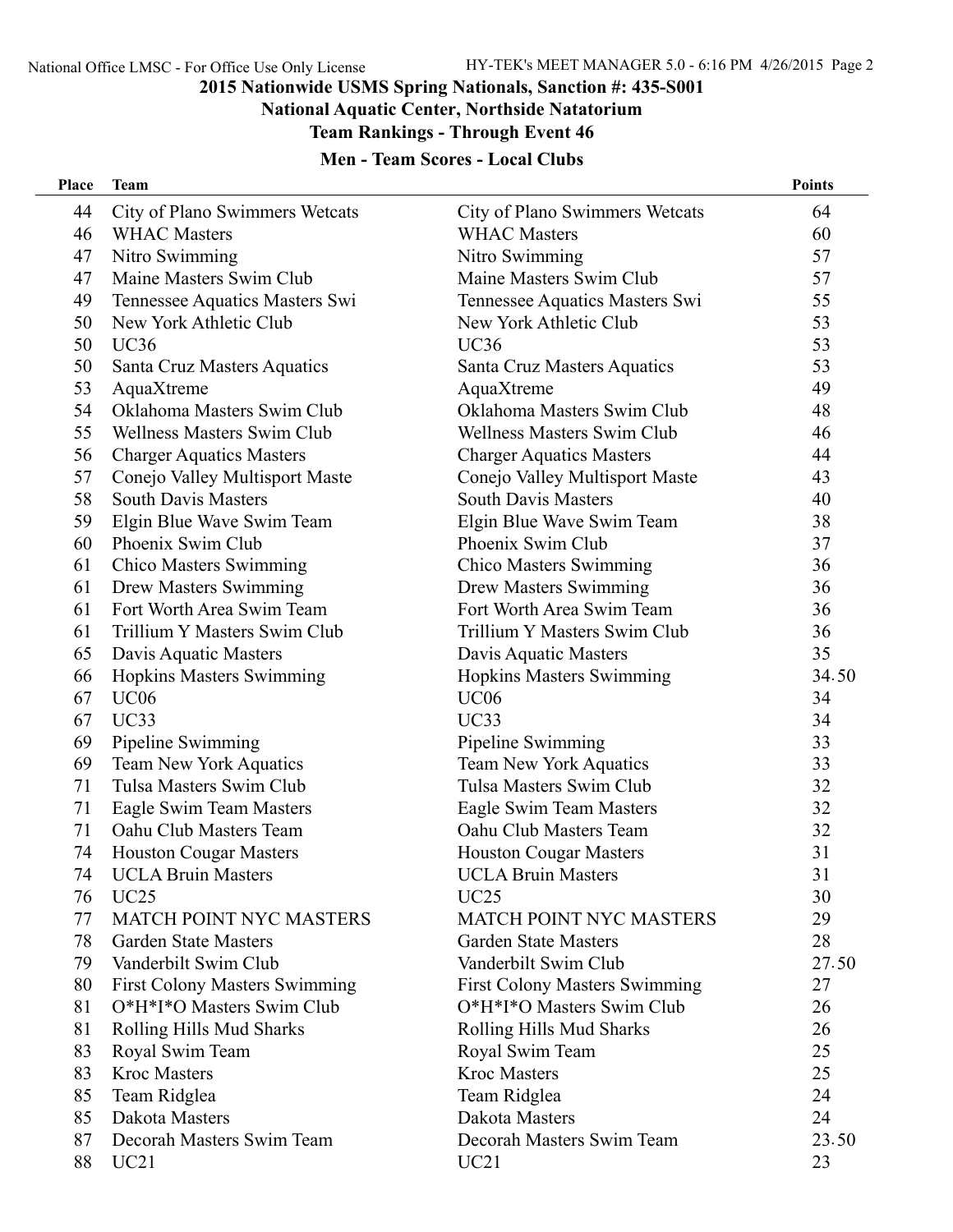#### **National Aquatic Center, Northside Natatorium**

**Team Rankings - Through Event 46**

| <b>Men - Team Scores - Local Clubs</b> |                                |                                |               |
|----------------------------------------|--------------------------------|--------------------------------|---------------|
| Place                                  | <b>Team</b>                    |                                | <b>Points</b> |
| 89                                     | <b>Bearcat Masters</b>         | <b>Bearcat Masters</b>         | 22            |
| 89                                     | Club Tribe Alumni              | Club Tribe Alumni              | 22            |
| 89                                     | <b>UC08</b>                    | <b>UC08</b>                    | 22            |
| 92                                     | Tri Star Masters Swimming      | Tri Star Masters Swimming      | 21            |
| 92                                     | <b>Indy Aquatic Masters</b>    | <b>Indy Aquatic Masters</b>    | 21            |
| 94                                     | UC <sub>04</sub>               | UC <sub>04</sub>               | 20            |
| 94                                     | Libertyville Masters           | Libertyville Masters           | 20            |
| 96                                     | Nashville Aquatic Club Masters | Nashville Aquatic Club Masters | 19            |
| 96                                     | Alexandria Masters Swimming    | Alexandria Masters Swimming    | 19            |
| 98                                     | UC27                           | UC27                           | 18            |
| 98                                     | Virginia Masters Swim Team     | Virginia Masters Swim Team     | 18            |
| 98                                     | <b>UC11</b>                    | UC <sub>11</sub>               | 18            |
| 101                                    | <b>Premier Aquatic Masters</b> | <b>Premier Aquatic Masters</b> | 17            |
| 102                                    | UC32                           | UC32                           | 16            |
| 102                                    | No Stars Swimming Master's Clu | No Stars Swimming Master's Clu | 16            |
| 104                                    | Texas State Swim Club          | Texas State Swim Club          | 13            |
| 104                                    | <b>ETEX Masters Swim Team</b>  | <b>ETEX Masters Swim Team</b>  | 13            |
| 106                                    | <b>Aquatex Swim Team</b>       | <b>Aquatex Swim Team</b>       | 11            |
| 106                                    | Westchester Masters            | <b>Westchester Masters</b>     | 11            |

#### 125 Peddie Aquatic Association 125 South West Aquatic Masters 125 Berkeley (NJ) Aquatic Masters

- 128 South Shore Sails Masters Swim
- 
- 130 Irving Masters Swim Club
- 130 Sierra Marlins Masters

| 98  | Virginia Masters Swim Team        | Virginia Masters Swim Team        | 18    |
|-----|-----------------------------------|-----------------------------------|-------|
| 98  | UC11                              | <b>UC11</b>                       | 18    |
| 101 | <b>Premier Aquatic Masters</b>    | <b>Premier Aquatic Masters</b>    | 17    |
| 102 | <b>UC32</b>                       | <b>UC32</b>                       | 16    |
| 102 | No Stars Swimming Master's Clu    | No Stars Swimming Master's Clu    | 16    |
| 104 | Texas State Swim Club             | <b>Texas State Swim Club</b>      | 13    |
| 104 | <b>ETEX Masters Swim Team</b>     | <b>ETEX Masters Swim Team</b>     | 13    |
| 106 | <b>Aquatex Swim Team</b>          | <b>Aquatex Swim Team</b>          | 11    |
| 106 | <b>Westchester Masters</b>        | <b>Westchester Masters</b>        | 11    |
| 108 | Tri Valley Masters                | Tri Valley Masters                | 10.50 |
| 109 | <b>Mission Viejo Masters</b>      | <b>Mission Viejo Masters</b>      | 10    |
| 109 | Wahoos of Wellington Masters      | Wahoos of Wellington Masters      | 10    |
| 109 | <b>UC14</b>                       | <b>UC14</b>                       | 10    |
| 109 | Gulliver Swim Club                | Gulliver Swim Club                | 10    |
| 109 | University of Oregon Swim Club    | University of Oregon Swim Club    | 10    |
| 109 | <b>UC26</b>                       | <b>UC26</b>                       | 10    |
| 109 | Open Water Swim Team              | Open Water Swim Team              | 10    |
| 109 | <b>UC39</b>                       | <b>UC39</b>                       | 10    |
| 117 | <b>Town North YMCA Masters</b>    | <b>Town North YMCA Masters</b>    | 9     |
| 117 | <b>UC44</b>                       | <b>UC44</b>                       | 9     |
| 117 | <b>South West YMCA Masters</b>    | <b>South West YMCA Masters</b>    | 9     |
| 117 | North Texas Masters               | North Texas Masters               | 9     |
| 117 | Life Time Swim Minnesota          | Life Time Swim Minnesota          | 9     |
| 122 | Granite Club                      | Granite Club                      | 8     |
| 122 | Long Island Express Masters       | Long Island Express Masters       | 8     |
| 124 | Northern Sierra Aquatics          | Northern Sierra Aquatics          | 7.50  |
| 125 | Peddie Aquatic Association        | Peddie Aquatic Association        | 7     |
| 125 | <b>South West Aquatic Masters</b> | <b>South West Aquatic Masters</b> | 7     |
| 125 | Berkeley (NJ) Aquatic Masters     | Berkeley (NJ) Aquatic Masters     | 7     |
| 128 | South Shore Sails Masters Swim    | South Shore Sails Masters Swim    | 5     |
| 128 | UC <sub>02</sub>                  | <b>UC02</b>                       | 5     |
| 130 | Irving Masters Swim Club          | <b>Irving Masters Swim Club</b>   | 4     |
| 130 | <b>Sierra Marlins Masters</b>     | <b>Sierra Marlins Masters</b>     | 4     |
| 130 | Ojai Masters                      | Ojai Masters                      | 4     |